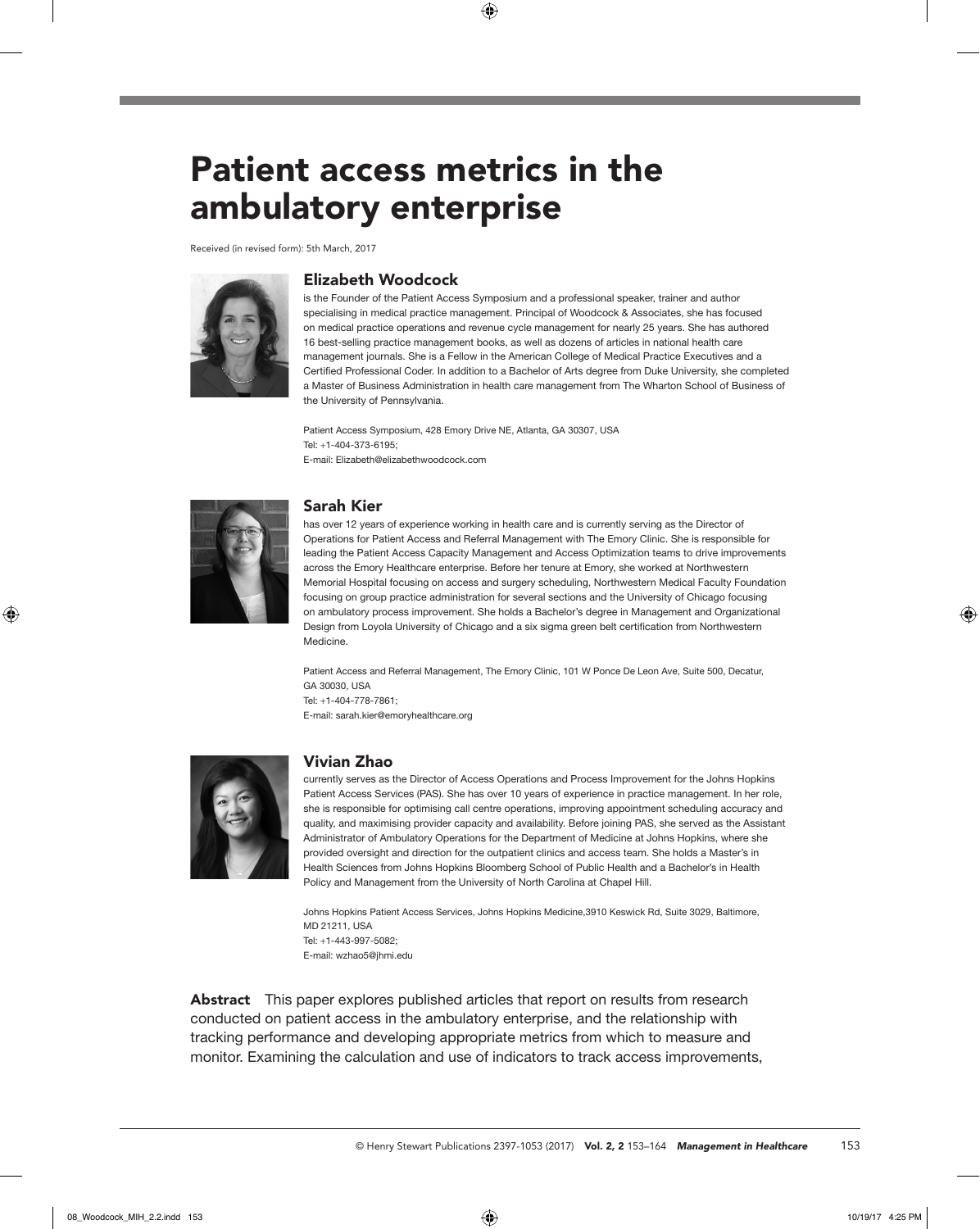the authors suggest that industry metrics should be expanded and standardised in order to fully understand the current state of patient access management, as well as performance improvement opportunities. The primary objective of this paper is to propose an essential set of process and outcome metrics to provide insight for leaders of health care organisations to optimise performance related to patient access in the ambulatory enterprise. Tracking performance related to patients' access to care is essential for every health system. This article explores the best methods for measuring and tracking performance on patient access in the ambulatory enterprise. Patients' velocity to care begins in the ambulatory enterprise. Measuring access to care in the ambulatory enterprise is essential to the successful delivery of care in a health system, as the ambulatory setting is cost-effective and patient-centred.

KEYWORDS: patient access, patient access management, patient access metrics, key performance metrics, ambulatory setting, scheduling systems, industry metric, performance improvement

# PATIENT ACCESS METRICS IN THE AMBULATORY ENTERPRISE

For any initiative, the development of performance metrics capable of measuring and monitoring relevant activity represents a crucial step to overall success. As health care organisations recognise the value of accommodating patients in their ambulatory enterprise, stakeholders ponder the issue of tracking the performance of their efforts. Moreover, it is widely recognised that key performance indicators (KPIs) influence the culture of organisations embarking upon a journey to improvement.

# SUPPLY AND DEMAND

Although patient access in the ambulatory setting remains a topic of great complexity, the issue boils down to the achievement of balance with regard to supply and demand. For the ambulatory enterprise, 'supply' is defined as the time provided by physicians, advanced-practice providers and other billable providers; 'demand' is delineated by patients' requests for care (and the needs of physicians referring on their behalf). The IOM Committee on Optimizing

Scheduling in Health Care reveals: 'Care delivery sites should continuously assess and adjust the match between the demand for services and the organisational tools, personnel, and overall capacity available to meet the demand.'<sup>1</sup> In the ambulatory setting, these requests are vital to manage, as they represent not only a crucial encounter affecting the well-being of patients, but also the initiation point of the patient's velocity to care — and, arguably, the most cost-effective manner of managing that care over time.<sup>2</sup>

The time allocated by providers materialises as open slots in the appointment schedule, and these are arranged in selfdefined templates. As a result, numerous access efforts focus upon optimisation of the schedule and strategies related to template management. Because supply is finite and unable to be stored, it must be deployed wisely. Intentional design and leverage of finite supply stands as the cornerstone of patient access, and metrics guiding stakeholders must account for this essential principle. Given current protocols related to scheduling and registration, demand becomes more difficult to measure — and, short of assessment of historical data related to patient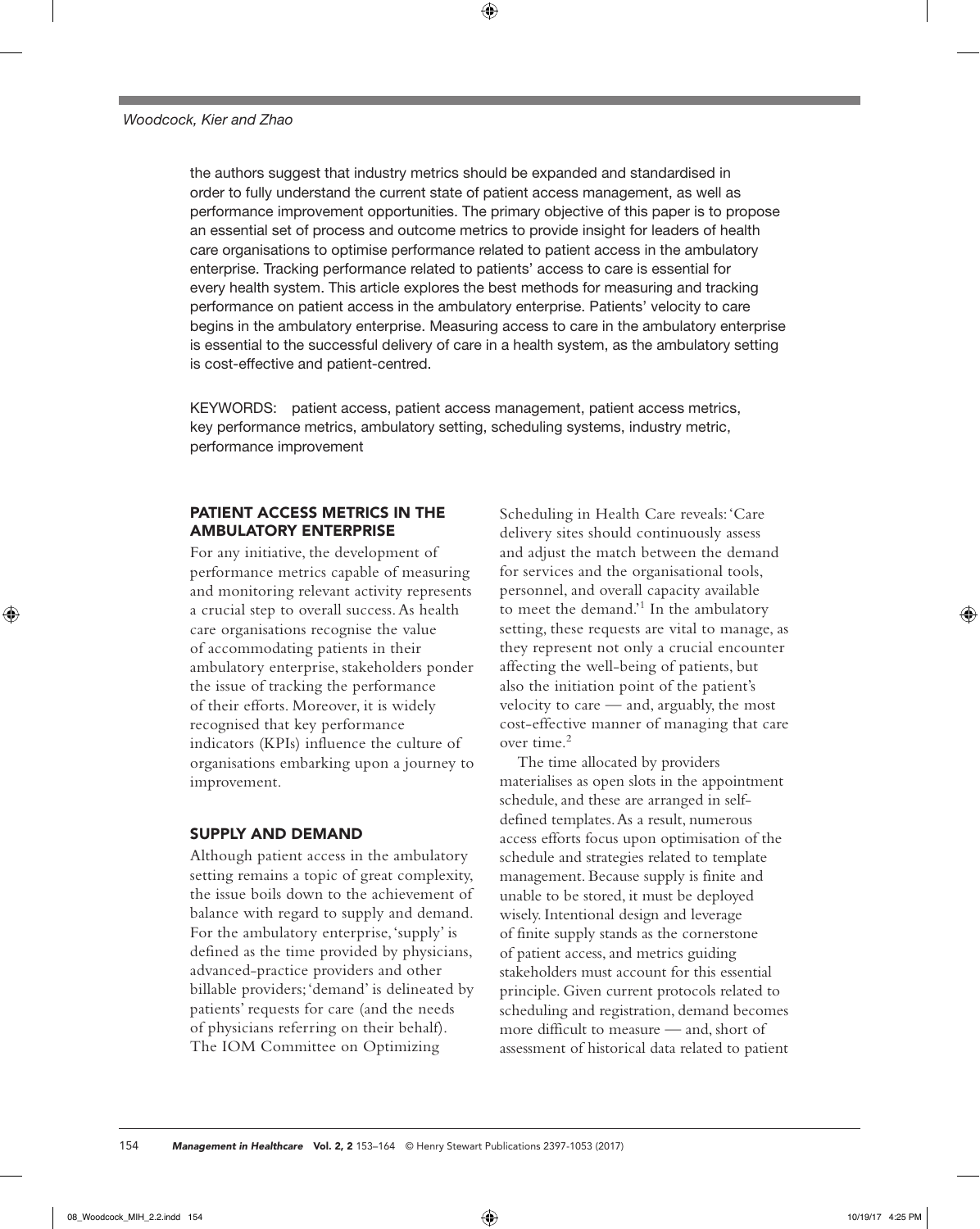volume, has historically eluded health care organisations.

Indeed, complexities related to scheduling, combined with a lack of informed data in the area of patient demand, have resulted in significant challenges involving patient access management. Problems have been compounded in geographic markets where certain specialties are constrained — or, in the case of growing communities, where patient demand outstrips the capacity on hand. Whether it is a temporary or long-term conundrum, in markets where supply cannot meet demand, the concept of balance becomes less relevant than careful, intentional management of supply across a set population. For organisations, the most helpful first step is to clearly understand the limits of supply, then answer: Which patients are we going to serve with our finite supply? How long do we want them to wait? How will we ensure that timely follow-up is possible and easy? How will we manage the perishable, at-risk access that results from cancellations? What will we do with patients we cannot accommodate? The responses to these questions will help to identify the metrics most important to measure and where focus should intensify from an improvement perspective.

The lack of consensus regarding access metrics has resulted in a lack of comparable indicators to help guide strategies for improvement. In order to ensure performance improvement strategies continue to evolve, it is critical that the industry determine a consistent approach to defining, measuring and comparing key performance indicators around appointment availability and health of overall patient access.

## HISTORICAL INDUSTRY METRICS

The disjointed and disparate nature of the ambulatory enterprise has resulted in challenges regarding the measurement and comparison of data related to patient access.

For many years, industry stakeholders have been searching for indicators from which to propel improvements.

*Third Next Available Appointment*. Historically, the KPI for patient access in the ambulatory setting has been the third-nextavailable appointment, typically expressed in days. The concept of the third-next-available appointment (TNAA) originated in the context of the primary-care environment as a result of the work of Dr Mark Murray.3 Dr Murray and his colleague, Catherine Tantau, RN, lectured extensively about the concept of 'advanced' or 'open' access. Their original approach, presented with enthusiasm and passion, garnered the attention of stakeholders around the world, leading to widespread adoption of access improvements.

Murray and Tantau urged stakeholders to recognise that demand was finite and predictable — and, therefore, far better managed today than delaying, deferring or deflecting it into the future. These concepts continue to prove challenging to adopt for many, but Murray and Tantau's thoughtful concepts and innovative solutions have proven invaluable to an industry reticent to change. TNAA was chosen as the metric for tracking these access improvements, as espoused by Murray and Tantau along with the founder of the Institute for Healthcare Improvement (IHI), Dr Don Berwick (see Figure 1)*.* 4

Introduced to monitor a concept that was quite novel at the time, TNAA represents an opportunity that remains unfulfilled, as no explicit consensus exists on its definition. While the original definition pinpointed 'physical examinations' as the appointment type to be monitored, current definitions allow for avenues of expansion almost unlimited in nature. The IHI presents the following definition:

Average length of time in days between the day a patient makes a request for an appointment with a physician and the third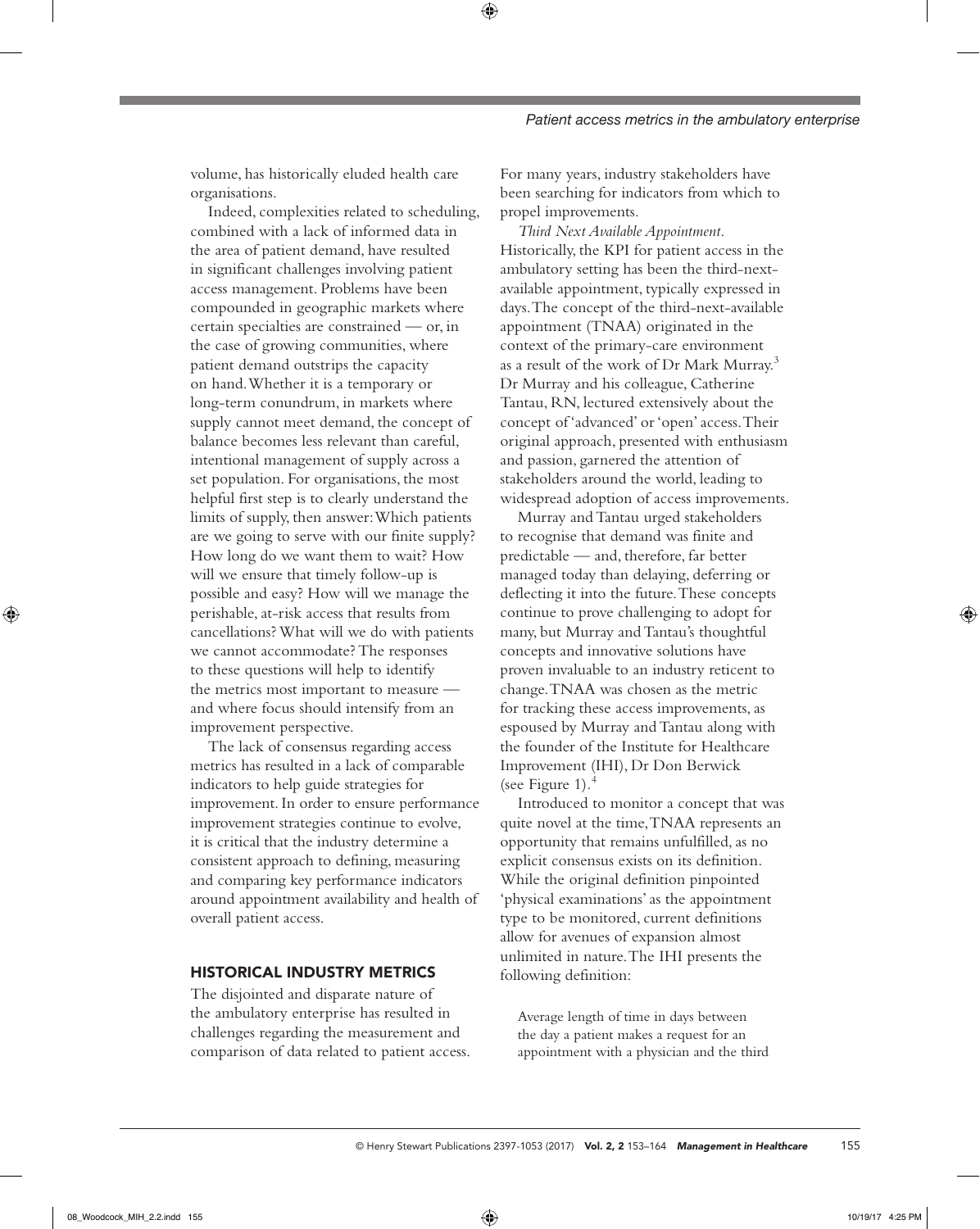This statistic is used to measure the number of days a patient has to wait to get an appointment. The third-next-available physical examination is a sentinel marker. Physical examination is used rather than another appointment type because it is usually the latest scheduled. If access to physical examination improves, all availability improves. The third appointment is featured because the first and the second available appointments may reflect openings created by patients cancelling appointments, and thus do not accurately measure true accessibility. This measure is easily obtained, daily or weekly, by the receptionist while counting the number of days until an opening for the third-next physical examination appointment is on the schedule. — Dr Mark Murray and Dr Don Berwick.<sup>5</sup>

#### Figure 1: Third-next-available appointment

available appointment for a new patient physical, routine exam, or return visit exam. The 'third-next-available' appointment is used rather than the 'next available' appointment, since it is a more sensitive reflection of true appointment availability.<sup>6</sup>

Instructions involve reliably selecting the same day of the week — and the same time of day — to measure each time. Furthermore, users are directed: 'Count all calendar days, including days off, weekends, and holidays, as it makes it easier to compare patient wait time across providers, and, most importantly, throughout the practice.' In order to determine the TNAA, reports another source, look at the schedule and ask, 'As of right now, what is the third-next-available appointment for this provider?'7

While the definition centres upon the protocol of counting slots, the application of TNAA to a large, multispecialty health care organisation can prove quite challenging.

Manual counts of hundreds of physicians' templates are inherently resource-intensive. The complexity of appointment types characteristic of an ambulatory enterprise increases the complexity of the metric. For example, the IHI recommends the exclusion of 'blocked' appointments. 'Blocked', however, is an undefined and ambiguous term, resulting in a wide variation of interpretations among organisations. One set of instructions reads:

Determine TNAA for new visits and return visits separately for each provider.

You can determine TNAA for other visit types if they make up a large proportion of the visits in your system. Do not count as open any visit type that is not available for general scheduling use, or that is held for use on a particular day. This includes appointments held for same-day appointments, or those that might be held for urgent care or walk-in patients.<sup>8</sup>

While scheduling systems offer TNAA in their reporting packages, the specifications and definitions employed are not standard, therefore leading to inaccurate comparison. While such variation within the definition is understandable, it becomes clear that the accuracy of comparisons outside of the organisation (and sometimes even within the organisation) can be fraught with variance and has arguably been rendered improbable.

Dr Murray himself has stated that the metric represents a judgment call, as it contemplates the *first* or the *average third* next-available appointment; indeed, he espouses the measurement of both.<sup>9</sup> Comparative data about the metric is difficult to locate, as noted in the IOM's Discussion Paper, *Innovation and Best Practices in Health Care Scheduling*:

Despite being considered an important element of care quality, measuring of wait times using the IHI measure, third-next-available appointment . . . is not performed throughout the United States, with little benchmarking data released nationally.10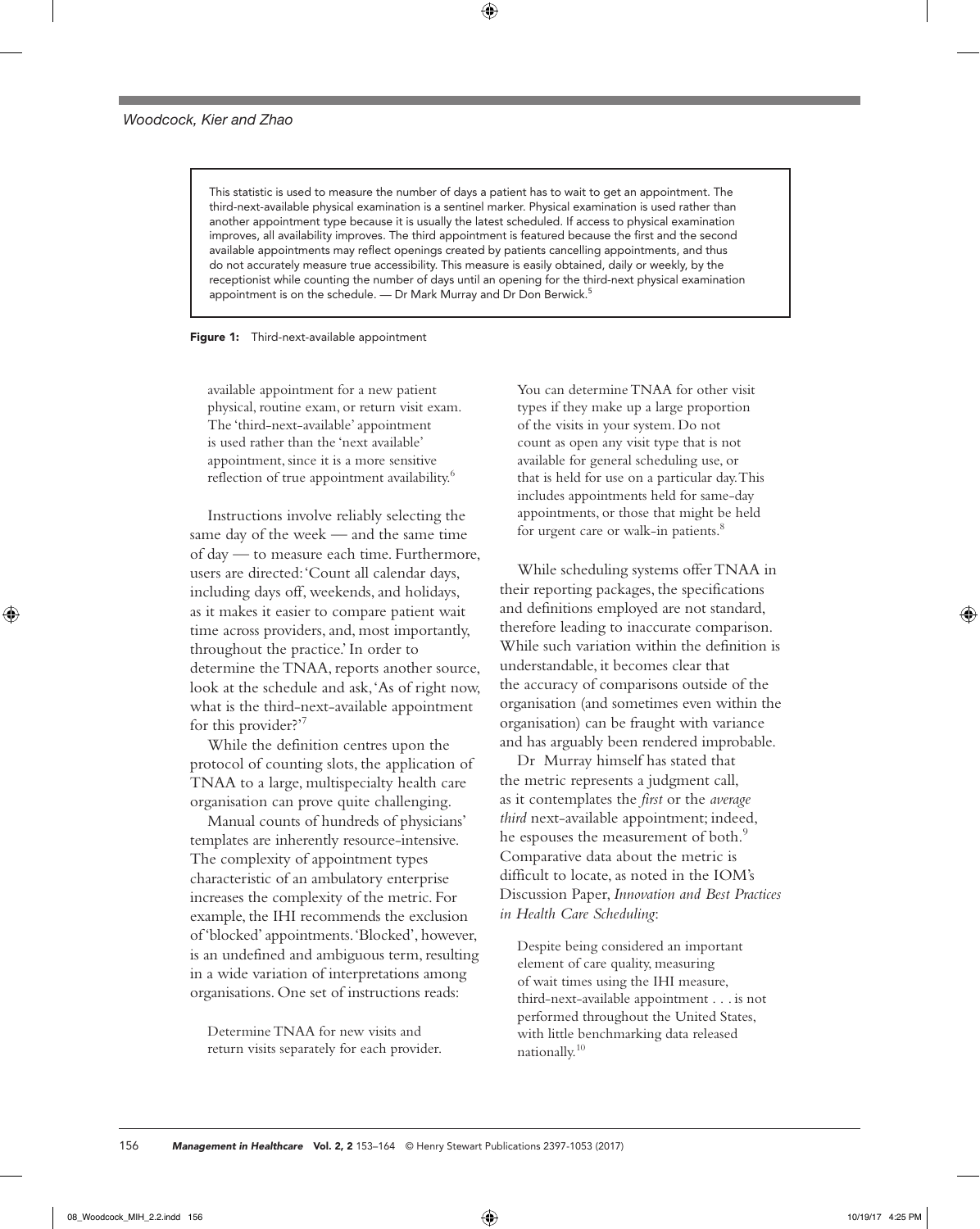Of particular concern is the general reaction to the metric. The metric itself is not the point; rather, it represents an opportunity for change. TNAA is a measure of schedule design, and, to a lesser degree, of density or satiation; however, in reality, it offers limited perspective on outcomes. Once a solid understanding has been reached on an acceptable method of measurement, appointment strategies such as blocks and holds can be deployed to alter results. Physicians can manipulate TNAA based upon template changes in order to achieve the desired results. In practice, although, this helps only the numbers — not the patient.

Physicians may argue that an 'available' appointment always exists. This is an approach often embraced in a specialty environment, and it functions according to a natural ebb and flow with regard to 'stat' patients and the number and nature of available specialists. The nature of this availability, which is perceived as a characteristic of a specialty practice, leaves the door open for rejection by physicians. Active problem-solving around this issue holds the key to unlocking the universal definition and accepted usage of TNAA.

From a patient's perspective, moreover, it is imperative to consider whether or not anyone truly wants the *third*-next-available appointment. This may not have mattered years ago, but in the spirit of transparency, it becomes crucial to display these metrics for today's patients — and for referring physicians, as well. Organisations that have followed this strategy have received pushback from patients — who, of course, intuitively desire the *first* available appointment.

TNAA has served a vital purpose: it has pressured industry stakeholders to launch improvements in the area of demand satiation. Just as the revenue cycle does not rely exclusively upon days in receivables outstanding, efforts to improve patient access must also include a multitude of metrics. For patient access, TNAA can be used as one

indicator of performance; however, it must be combined with an array of metrics in order to drive significant, positive change.

*Outpatient Availability Score*. In an effort to develop mechanisms capable of monitoring efforts related to patient access improvements, organisations have begun to develop their own metrics. The Department of Radiology at Massachusetts General Hospital developed the concept of the 'outpatient availability score (OAS)'. Accounting for patient preference, the OAS utilises a range of predictors (thresholds) in order to determine the low, medium or high likelihood that patients will find appointments suitable for them. This metric can account for patients who were offered an appointment and deferred due to provider, location, date and time preference. It then uses the ratio of preference to the first available appointment in order to determine the number of appointments that will be accepted, if offered. According to the authors of the study,

The OAS is more useful than other current methodologies for measuring availability, such as next appointment availability or third-next appointment availability, for the following reasons: (1) the OAS forecasts availability for an extended period of time, (2) the OAS forecasts the quantity of available appointments and (3) the OAS is a better indication of the department's ability to satisfy patients' appointment needs.<sup>11</sup>

*Other Industry Metrics*. Others have attempted to establish patient access metrics, but the most intense focus has rested predominantly on revenue cycle measures. In its 'Patient-Access Metrics', for example, The Advisory Board Company lists 12 metrics related to collections, registration volume and accuracy, and financial screening, and includes only two related to scheduling: call abandonment and appointment confirmations.12 In addition, the National Association of Healthcare Access Management (NAHAM) reports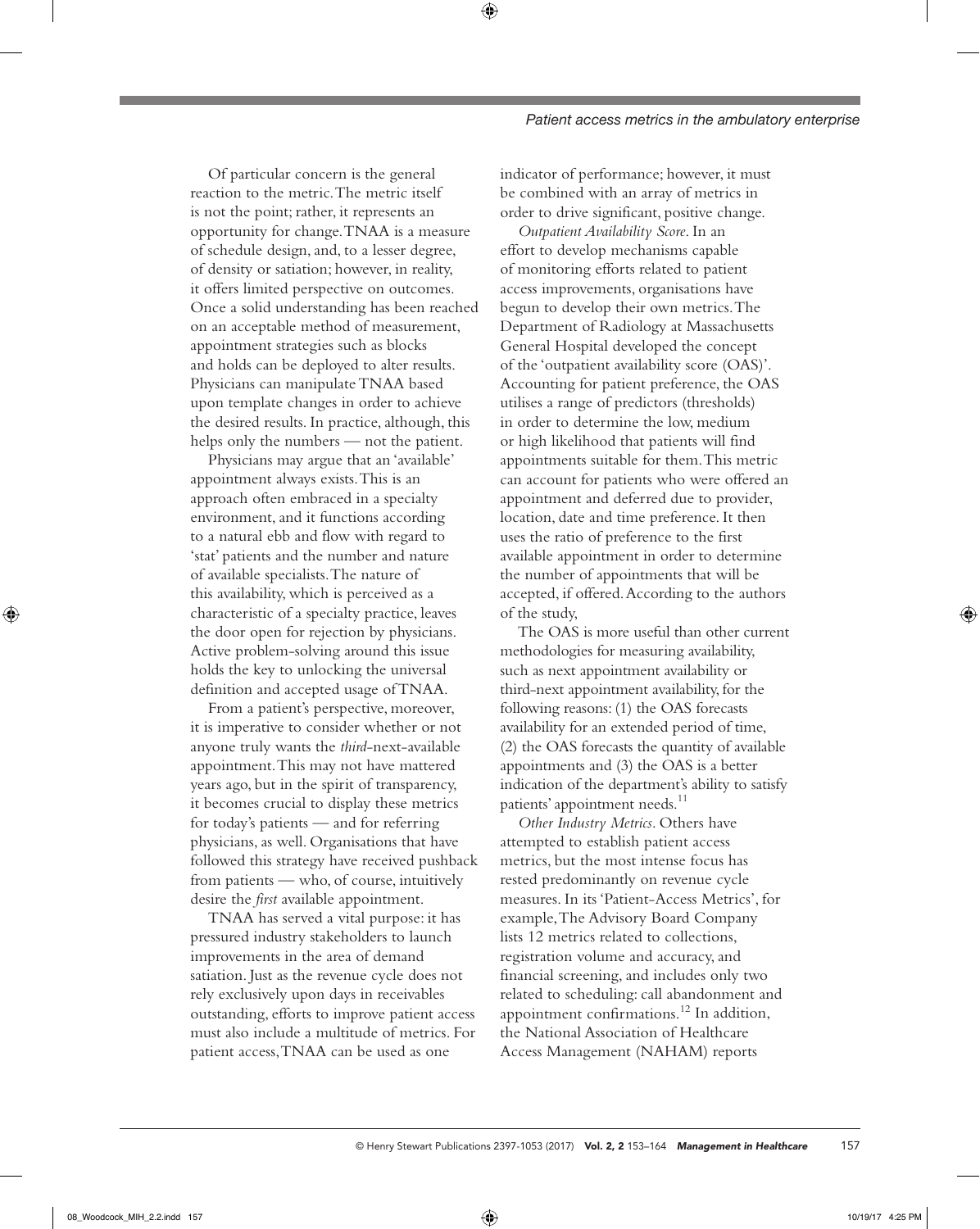front-end collections as well as conversions, process failures, productivity and quality. NAHAM reports patient experience data as well; however, the majority of its efforts focus upon the inpatient environment. Other companies concentrate primarily upon the category of patient experience, particularly those reporting on their organisation's scoring related to the 'access to care' categories on survey instruments such as those provided by the Consumer Assessment of Healthcare Providers and Systems (CAHPS), which include a special survey for the ambulatory environment: 'Clinician and Group'.

These are all excellent metrics, but none satisfies the responsibility of organisations to strategically measure efforts relevant to the management of supply and demand. In order to provide the health care industry the appropriate metrics to consider — as well as the ability to identify opportunities for comparison and benchmarking — action must be taken quickly. Experts agree: 'A noted opportunity lies in the metrics used to assess wait times that measure the key components of access, scheduling, and outcomes.'13 It is the opportune time to forge this pathway to success.

# PROPOSED INDUSTRY METRICS

A careful engineering of the balance between supply and demand clearly constitutes the foundation of all patient access activities, and the indicators chosen by health care organisations to inform that journey are now identified as business-crucial.

*New Patient Lag Time*. Used to measure capacity and inform operations via monitoring of arrivals, New Patient Lag Time (NPLT) contains both procedural and experiential components, making it a strong candidate as a key performance indicator.

This metric measures the health of the schedule, as well as the ease of access into the ambulatory enterprise. NPLT can also reliably be used as a proxy for meeting patient expectations, by correlating the measure with patient satisfaction scores.

Strategic planning for NPLT improvement involves intentional scheduling design that reserves specific access for new patients so that return appointments do not fully consume the providers' time. It is important to establish organisational goals around the length of time new patients should wait, accounting for the ideal patient experience. Market saturation, competition and population demographics play a role in determining patients' expectations.

From a financial perspective, it is vital to set budget targets for downstream revenue based on new-patient volume, followed by creating schedules to ensure appropriate levels of new-patient accommodation. This targeted scheduling design removes the burden of speculation for stakeholders at the clinic level. For example, if a surgeon has a 25 per cent yield, as defined by the conversion to surgical cases from the new patients seen in the clinic, and has been allotted operating room time for five cases per week, the surgeon's schedule should allow for at least 20 new patient encounters to fill the designated block time (see Figure 2). Intentional scheduling design should account for an inflation factor in order to offset the historic patient nonarrival rate of the practice.

From an operational perspective, practices with specialties in high demand and low supply may need to proactively manage lag by employing a strategy that involves 'freezing' appointments for use by a designated patient cohort, combined with a 'thawing' protocol to release the slot back into the general pool so that wait times do not climb beyond internal goals for patient experience or patient tolerance. When left uncontrolled in a high-demand environment, NPLT can quickly grow,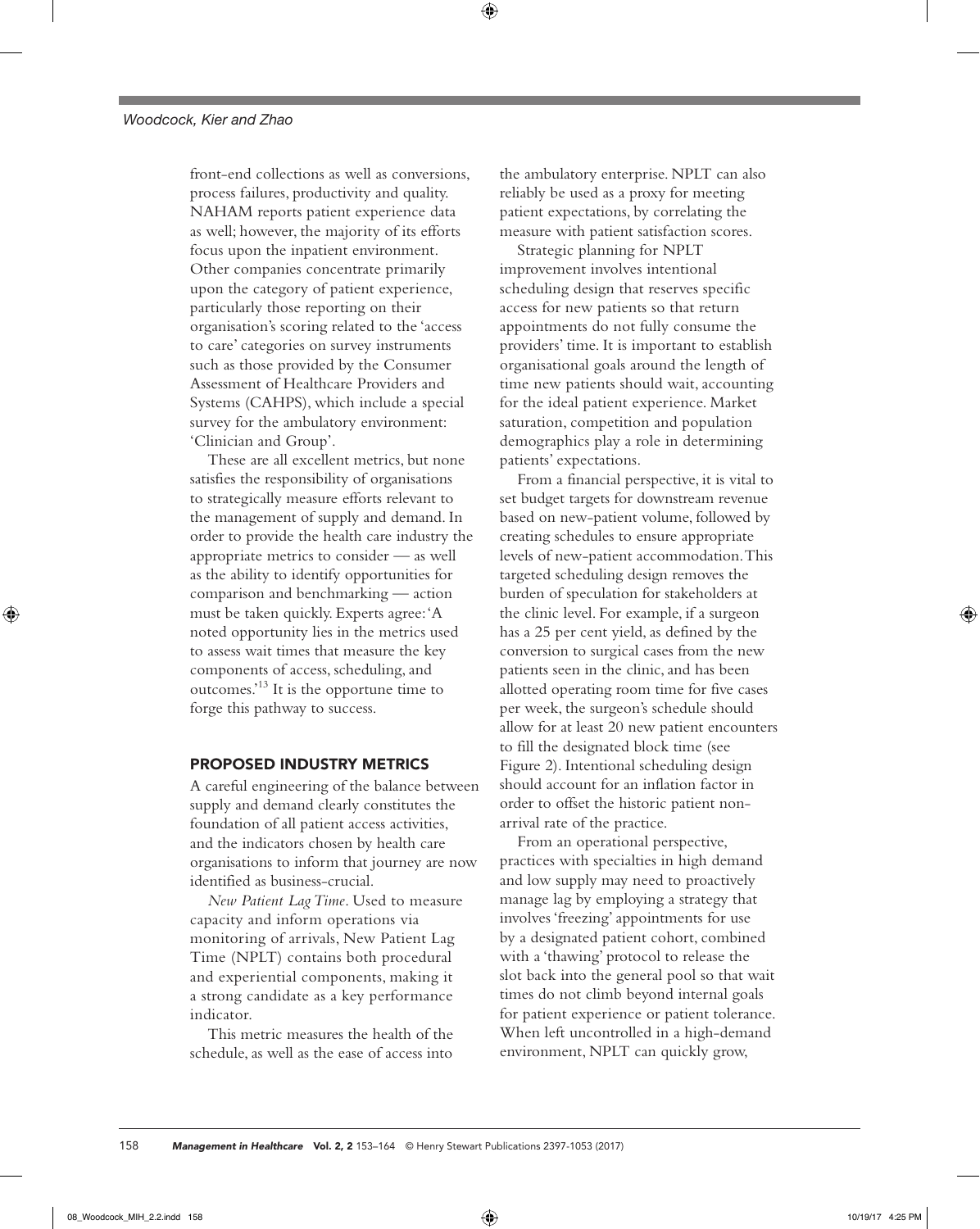



causing a higher percentage of patients to fail to keep their appointments due to their expectations not being met. If not managed with skilful execution, this precious amount of supply goes unused. The 'thawing' protocol is vital: practices that struggle to fill their schedules should be sure to make 'reserved' slots flexible to include all appointment types. This switch should be performed a few days in advance, so that capacity is not spoiled or wasted. Working to understand each practice's demand cadence and fill rate (discussed later in this article) helps formulate schedules that successfully reserve and switch to support full utilisation as well as provide exceptional patient experience.

Measurement of NPLT is not only important to plan for optimal performance, it is also a key performance metric due to its ease of reporting. Two potential definitions are presented herein:

- **Measurement 1.** The date the patient or referring physician initiates the appointment request to the date of the *scheduled* appointment (in days). *Successfully capturing this data helps identify any bottlenecks and allows the organisation a true sense of appointment availability.*
- **Measurement 2.** The date the patient or referring physician initiates the appointment request to the date of the *arrived* patient visit (in days). *Monitoring these patterns aids the organisation in understanding the patients' perspective of how long they waited for their appointment, and informs the organisation's operations. This measurement eliminates any endpoints that are not incorporated as 'arrivals', including patients who cancelled or did not show.*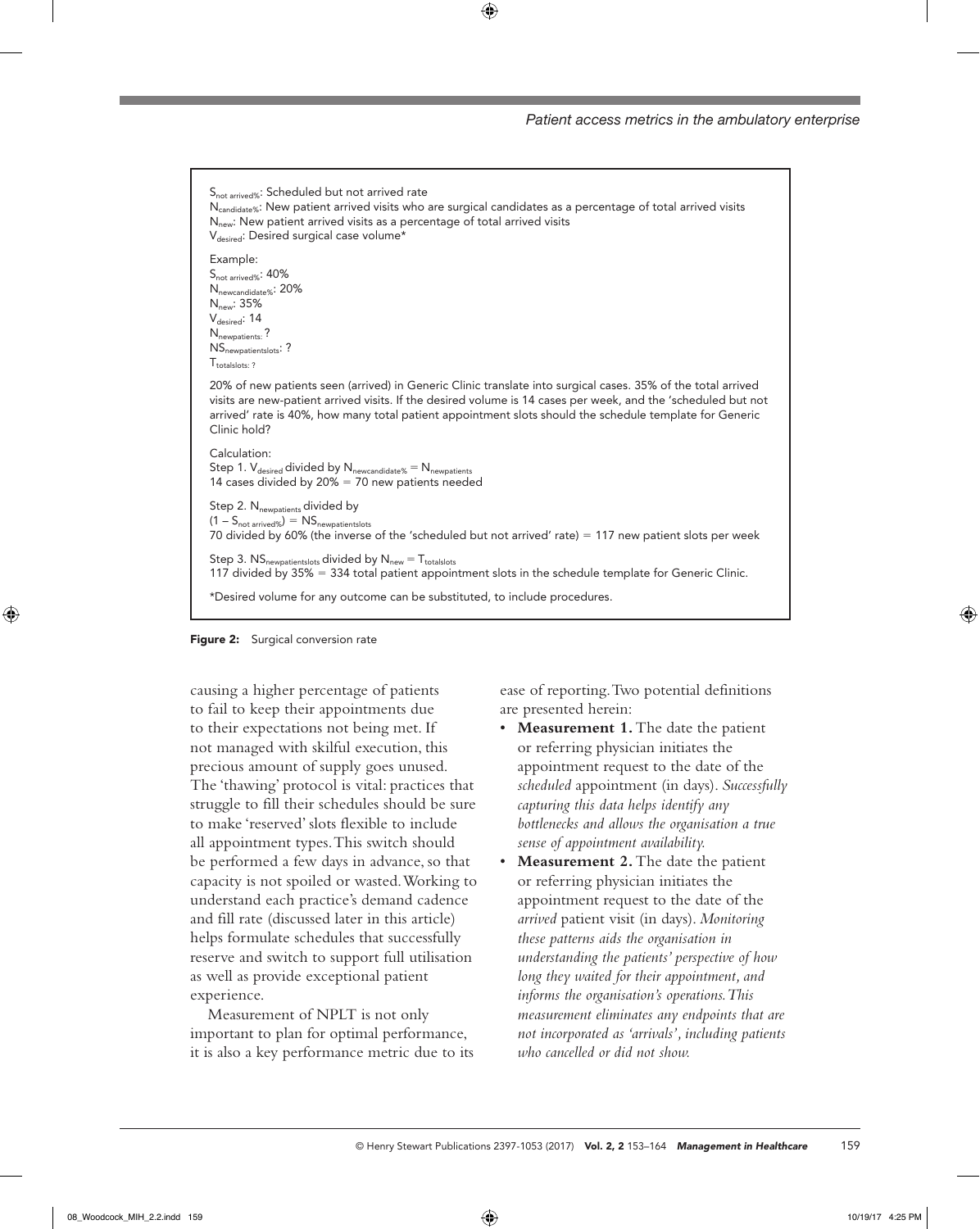Given the fact that a new patient is defined as an individual new to the specialty, it is recognised, in accordance with current procedural terminology (CPT) guidelines, that a measure of *net news* (also referred to as *new news*) should also be considered. It is essential to track the volume of *net news* over time to ensure that efforts to capture and accommodate new demand prove successful.

High-performing organisations omit conjecture about goals related to lag time by analysing patients' satisfaction with their access to care. This is performed by surveying patients to determine the number of days from the date of the patient or referring physician's *preference* for the appointment to the actual date of the appointment, as a measure of patient demand. Predictive analytics related to demand, such as those supported by customer relationship management (CRM) solutions, provide invaluable opportunities to monitor success.

*Key Performance Indicators*. We will now examine the additional metrics that are, to an increasing extent, being adopted by health care organisations to monitor access in the

Days are reported as calendar.

New-Patient Lag Time — Scheduled Patients: The median span of time, as measured in calendar days, between the date of a new patient's appointment request (e.g. telephone call, portal-based request, referring physician on behalf of the patient, etc.) and the date of the appointment, for all providers with an active template in your scheduling system. Report this based upon a retrospective view of a minimum period of 90 days during the reporting period. Note that this is the median number of calendar days between the request and the appointment schedule. The status of the patient's arrival is not relevant to this metric.

New-Patient Lag Time — Arrived Patients: The median span of time, as measured in calendar days, between the date of a new patient's appointment request (e.g. telephone call, portal-based request, referring physician on behalf of the patient, etc.) and the date of the appointment for which the patient arrived, for all providers with an active template in your scheduling system. Report this based upon a retrospective view of a minimum period of 90 days during the reporting period. Note that this is the median number of calendar days between the request and the arrival.

Percentage of New Patients Seen (Arrived) within 14 Days: The median percentage of new patients arrived within 14 calendar days of their appointment request, during the reporting period. Do not include patients who rescheduled, cancelled, or no-showed.

New Patient: Defined by CPT® codes: [New outpatient (99201-05) + outpatient consults (99241-45) + New Preventative Medicine (99381-87) + New Eye Exam (92002-92004)]. An internal scheduling definition (for example, 'new to clinic') should not necessarily define 'new'. For reference, per CPT guidelines. A patient is new when he or she has not been seen in that specialty (defined by taxonomy code) in three years for a professional service.

No-show: Patient fails to present for his/her scheduled appointment without any advance notification (as defined by the organisation).

Cancel: Patient provides advance notification that he/she cancelled a scheduled appointment, as defined by the organisation. (The data can be further refined by segmenting the 'last-minute' cancellations — for example, those with less than 24 hours' notice — to target this opportunity.)

Bump: Physician/provider cancels a patient's scheduled appointment, as defined by the organisation.

Other: Pending (i.e. chart not closed, etc.).

Percentage Scheduled, but Not Arrived: The median percentage of patients who are given a scheduled appointment (includes same-day appointments that are scheduled), but do not arrive for that appointment. The denominator includes all scheduled appointments. The reasons for non-arrival may include no-shows, advance/last-minute cancellations, provider-initiated bumps, or other reasons. Note that these slots may have been re-filled, but the rate is to recognise rework in addition to capacity opportunities. Reported based upon a retrospective view of a minimum period of 90 days during the reporting period, with the end of the period at least 30 days from today's date (in order to ensure that missing charges/open charts are accounted for).

Figure 3: Definitions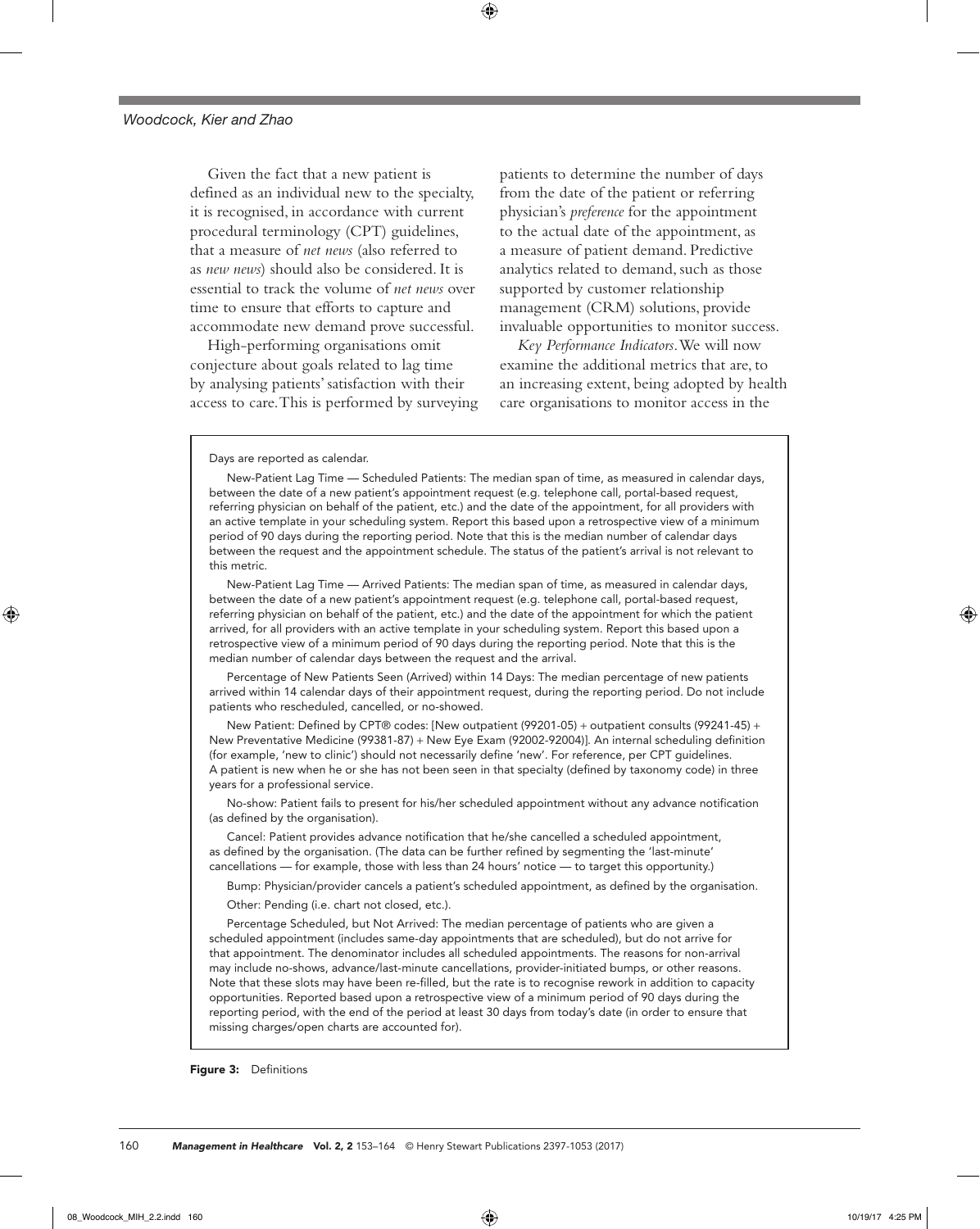ambulatory enterprise — and why these metrics are now in play. For this discussion, we address indicators in two domains: process and outcome. All organisations should strongly consider adoption of the metrics on this list.

Patient access metrics, presented with the definitions in Figure 3, include:

# Domain 1: Process

- a. *New patient arrived visits as a percentage of total arrived visits*: Measured at the specialty level, this metric can be combined with the specialty's procedure and surgical or ancillary yield to inform the templating process and achieve the desired result in the patient's journey to care. It should align with budgeted projections for new patient volume and revenue.
- b. *Fill rate*: Also known as the *utilisation* or *use rate*, this indicator is defined by the number and percentage of visit slots occupied as a percentage of available slots, providing invaluable information about unused capacity — which, in turn, references not only time, but also facility space and staff resources, both of which represent expensive, mostly fixed costs. In some organisations, this can also be stated as the *scheduled* or *realised* utilisation rate. Targets for fill rate should approximate 90 per cent, with the understanding that barriers to access will limit the ability to achieve a full schedule.
- c. *Comprehensive utilisation rate*: The commitment of effort, as defined by the number of clinics held, the number of hours included, and the number of sessions held per annum, define the denominator of this metric. By comparing actual time provided for patient access according to the scheduling template, the comprehensive utilisation rate (also known as the c*linic FTE reconciliation*) can examine the provider's adherence to his or her commitment of effort. To increase its

value, the indicator should be compared with the providers' commitment of time as defined by their employment relationship. While time can, indeed, be measured, most health care organisations have a limited baseline (or no baseline) related to time commitment. Because time functions as the driver of supply, self-immersion in the effort to understand time becomes critical to success. Standard session durations become paramount to the examination of commitment compared to actual time provided.

- d. *Appointment demand:* This metric represents the raw number of appointments requested over a predefined time span. It allows for the calculation of downstream percentages, including the yield related to surgical, procedural and ancillary volumes. This metric is helpful in understanding the order and magnitude of demand in any given specialty, and can be used to guide hiring and expansion strategies for providers.
- e. *Conversion rate:* Also referred to as the *accommodation rate*, this metric is defined as the percentage of demand from patients and referring physicians that converts to a scheduled appointment. Specific reasons for failure to convert should be captured. These deflections include insurance (e.g. out-of-network); financial obligations; and lack of availability related to preferred appointment time, location or physician.

# Domain 2: Outcome

a. *New patient volume.* This indicator is defined as new patient arrived visits. It can be compared with historical trends, controlling for seasonality (inherent to many practices). Thoughtful analysis of new patient volume helps organisations succeed in predicting fluctuations in demand, thereby facilitating the design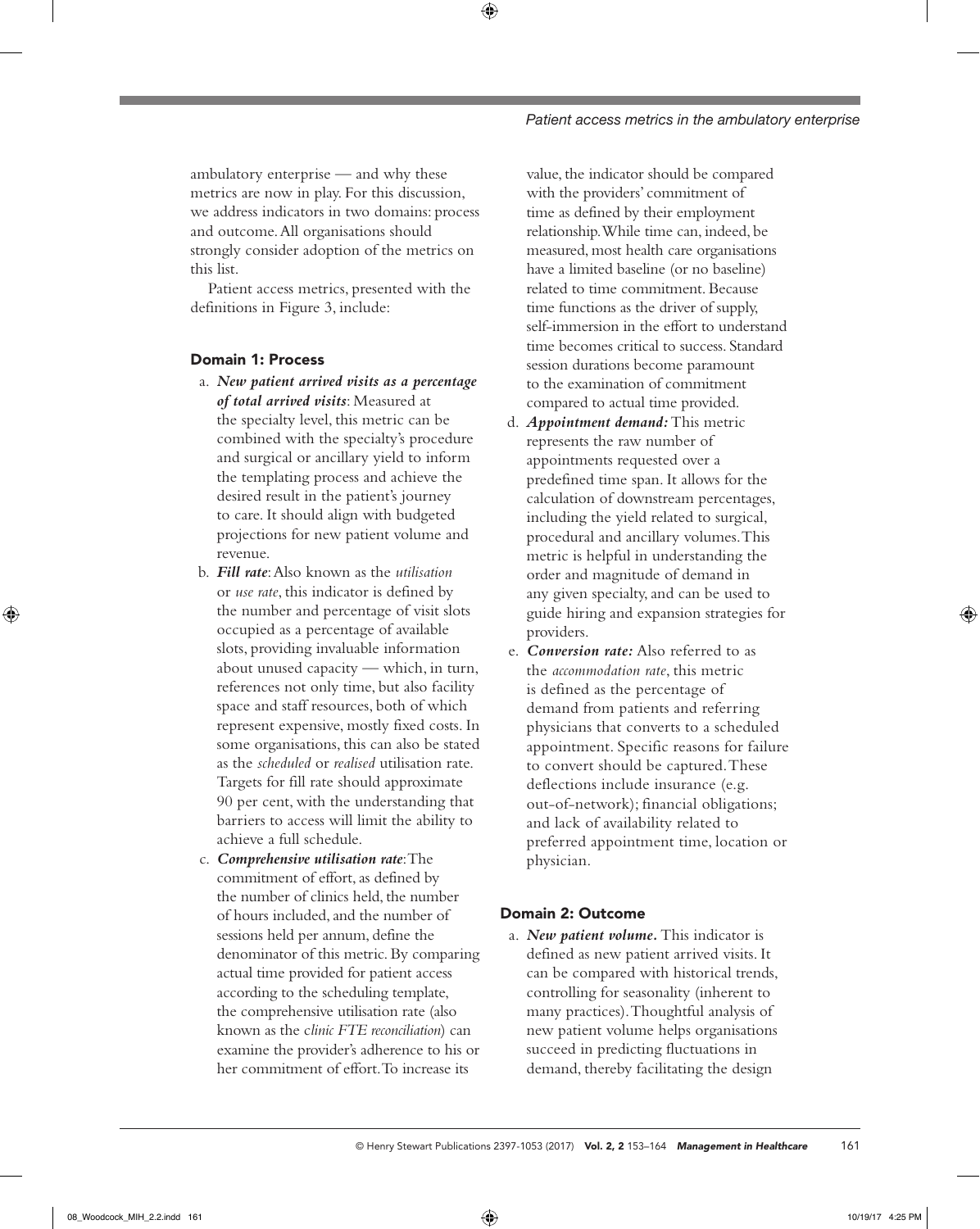of appropriate templates and protocols. For example, converting physicals, which exhibit high demand in the late summer and early fall, into appointments reserved for acute illnesses in the winter. Both the measurement of and action related to addressing this metric become critical in markets where demand outstrips the supply of providers, as failing to account for seasonal fluctuation in demand can lead to patients diverting their care outside of the organisation.

- *b. Percentage of new patients scheduled and arrived within 14 days:* This metric is recommended to be measured in two ways:
	- **Measurement 1.** New patients *scheduled* within 14 days of booking divided by total scheduled new patient appointments (in per cent), which is a measure that informs capacity.
	- **Measurement 2.** New patients who *arrived* within 14 days of booking, divided by total arrived new patient appointments (in per cent), which is useful for operations management. (Other appropriate terms for this measurement of arrived patients are 'seen' or 'completed'.)

Regardless of the measurement, this metric provides less insight into actual demand (that is, how many patients *wanted* to be seen within the predefined number of days), and more insight into the *level* of demand that could be accommodated (i.e. of a finite new patient supply, a certain volume of patients were seen within 14 days). With regard to patient preference and target setting, 100 per cent is not the goal, unless medically necessary, in order to allow for patient preference. This metric stands as a measure of the experience of new patients in terms of their accommodation within a designated time period, noting that measurements based upon 1, 7 and 10 days are common (see Figure 4*).*

c. *Appointment status: arrived, cancelled, no-show and bumped*. Defined as the status of every scheduled appointment categorised by patients who arrived, patients who cancelled, patients who failed to show and patients who were bumped from their appointment slot this indicator is presented as a percentage of total scheduled appointments. Data definitions are important as it is crucial to ensure that the reason for the



Figure 4: Example of percentage of new patients scheduled and arrived within 14 days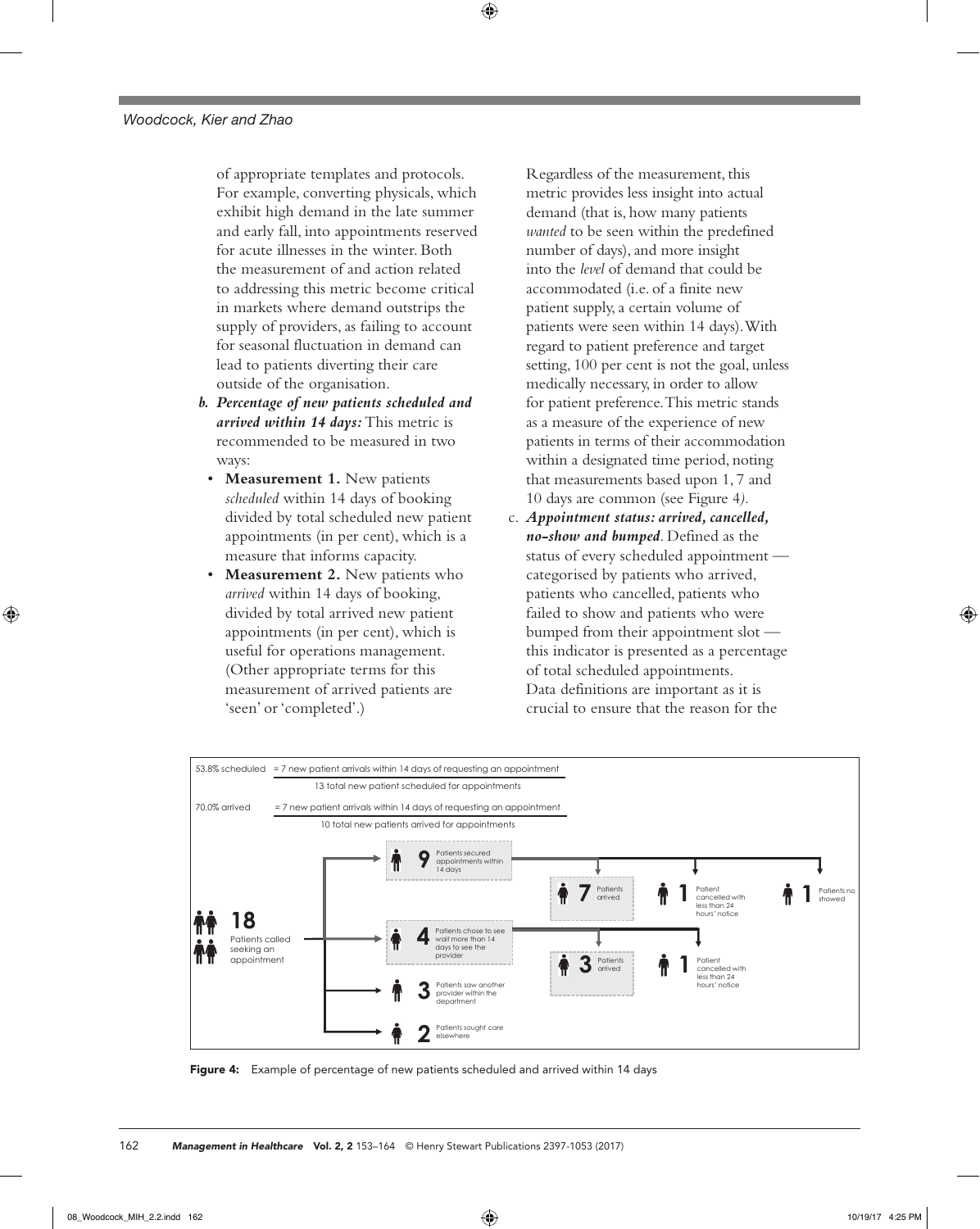In the last 6 months, did you contact this provider's office to get an appointment for an illness, injury, or condition that needed care right away?

In the last 6 months, when you contacted this provider's office to get an appointment for care you needed right away, how often did you get an appointment as soon as you needed?

In the last 6 months, when you made an appointment for a check-up or routine care with this provider, how often did you get an appointment as soon as you needed?

Figure 5: CG-CAHPS access-related survey questions

*Source:* 3.0 Version of the CAHPS Clinician & Group Survey, English Language, Adult Population, AHRQ.

non-arrival, if applicable, is faithfully captured and codified so that action may be taken to improve future performance. Each category of non-arrival is measured as a percentage of total scheduled appointments and monitored based upon the scheduling horizon. This indicator can help to inform the realm of opportunity related to predictive booking protocols: the *booking* or *fill rate* needed to convert the appropriate volume of arrivals. It can also identify opportunities related to understanding the reasons patients have scheduled, but failed to arrive at their appointment slots. Many organisations define last-minute cancellations as a separate metric in an attempt to measure and reduce schedule churn close to the date and time of the appointment. Definitions vary by practice: primary care can usually backfill appointments within a few hours, but some subspecialty clinics may require several days particularly accounting for insurance-related requirements. Understanding how total appointment capacity is utilised is critical to designing interventions leading to improvement.

d. *Bumped clinics*: This indicator measures the volume and percentage of physiciandirected cancellations, accompanied by the number of patients lost compared with those who were impacted, but agreed to reschedule. This measures committed time that vanished, as well as the impact of that loss upon patients. It is critical to measure and take action with regard to patients

who did not reschedule, so the impact of the bumped appointments can be quantified from a perspective of revenue — to include the leakage related to the potential surgical, procedural and ancillary yield — as well as patient experience. (The data can be further refined by segmenting bumps by time, with 0–30 days being an important time period in which to measure bumps in order to target this opportunity, as this window of time creates challenges for patient accommodation.)

e. *Patient and family experience:* The measurement of access-to-care metrics on the federal government's CG-CAHPS survey defines this indicator. Measured consistently, this metric offers immense opportunity, as comparisons can be made across organisations (see Figure 5)*.*

Measurement of important indicators related to critical access-related operations, including call centre and self-scheduling indicators, also prove vital.

## **CONCLUSION**

The development of nationally recognised standards related to patient access is not only critical from the perspective of running a health care organisation that is financially viable, but also for patients who rely upon the industry for their care. The journey begins with determining the metrics to guide health care organisations towards performance improvement in the field of patient access: